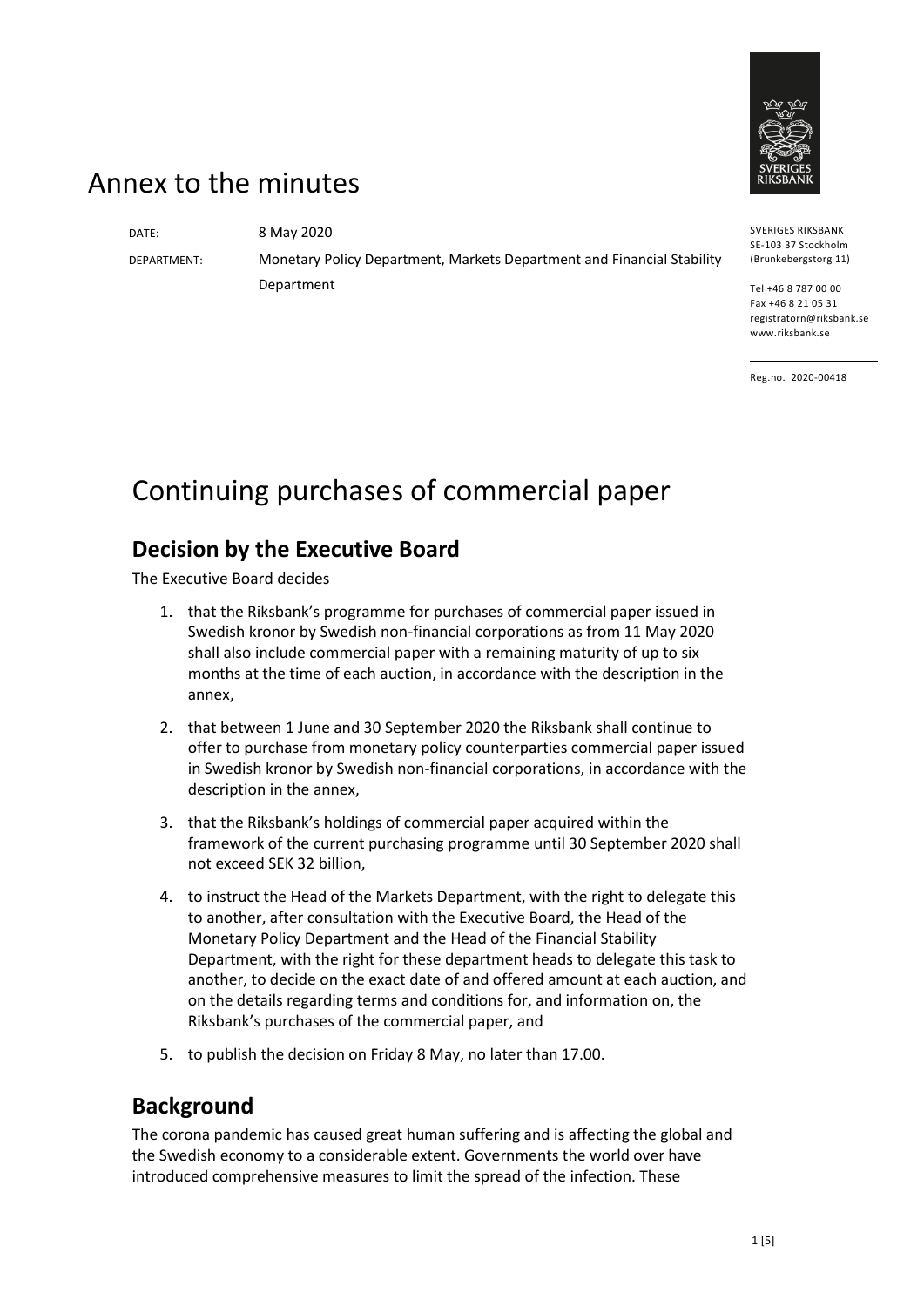

measures have led to many companies in Sweden, not least in the services industry, suffering significant falls in turnover. The number of bankruptcies among companies has increased, many companies have furloughed their staff and the number of redundancy notices has risen dramatically since mid-March 2020.

Uncertainty over how the economy will cope with the crisis has been reflected in heavy fluctuations on the financial markets. Equity prices fell rapidly up until mid-March while the yield spread between risky and safe bonds increased sharply on several markets. Since then, developments on the markets have improved but there are still signs that liquidity and market functionality have deteriorated both in Sweden and abroad, that credit supply in the economy has weakened and that credit has become more expensive. This risks further aggravating the already serious downturn in the economy, and having more prolonged negative consequences for output and employment in Sweden. It would also make it more difficult for the Riksbank to achieve its price stability target.

### **Considerations**

To keep monetary policy expansionary and provide support to the economy, the Executive Board decided on 16 March to purchase bonds in the period March– December 2020 for a total nominal amount of up to SEK 300 billion. This decision covers purchases of government bonds, bonds issued by Swedish municipalities and Kommuninvest i Sverige AB and covered bonds issued by Swedish institutions. On 19 March, the Executive Board decided that, within the framework for the same bondpurchasing programme, the Riksbank should also purchase bonds and commercial paper issued by Swedish non-financial corporations. The extended government bond purchases were initiated on 18 March 2020, the purchases of covered bonds began on 25 March, and the purchases of commercial paper started on 2 April. As a result of its decision on 3 April, the Executive Board also determined that the purchases of commercial paper should continue between 8 April and 31 May 2020.

Since the first auction on 2 April, the Riksbank has so far purchased commercial paper issued in Swedish kronor by non-financial corporations for a total nominal amount of SEK 6.3 billion. During the same period, the difference between purchase and sale prices of commercial paper has decreased from elevated levels and more companies have again been able to issue new commercial paper and corporate bonds. The situation on the market for commercial paper has thus gradually stabilised, with lower interest rates and better functionality as a result. However, the market situation is still uncertain. It is therefore important that the Riksbank continues to purchase commercial paper.

The purchases of commercial paper have so far been focused on short maturities as a substantial majority of outstanding commercial paper is issued with a maturity of up to three months. The purchases have thereby been judged to be able to contribute support to the economy and alleviate the most acute problems for Swedish companies that need to refinance loans that fall due during the period for the purchasing programme. However, to continue to reduce the refinancing risks of companies, particularly over the summer, it is appropriate that the Riksbank's purchasing offers as from 11 May 2020 include commercial paper with a longer remaining maturity than to date. Therefore, the purchases should also include commercial paper with a remaining time to maturity of up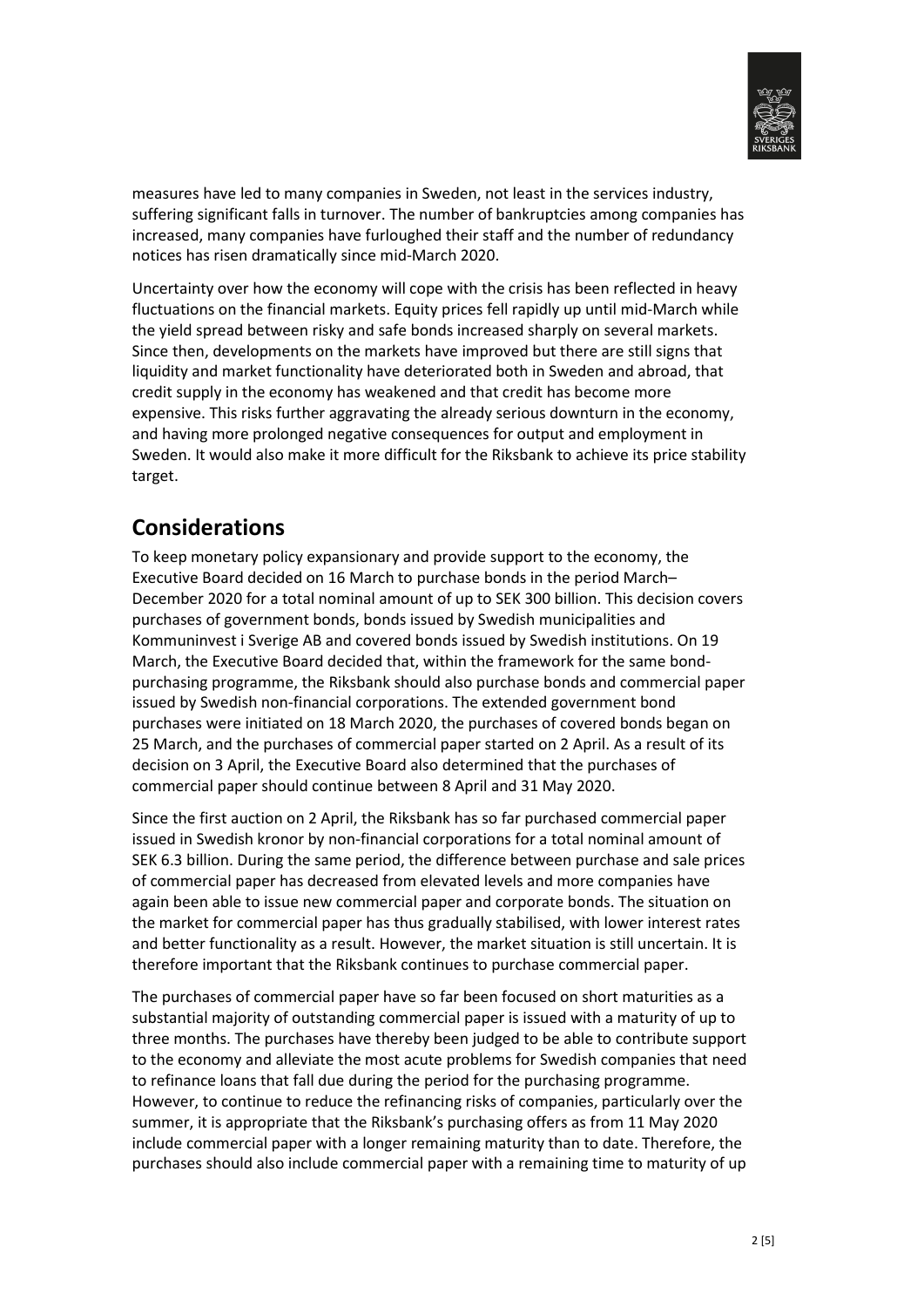

to six months at the time of auction. In this way, these purchases can also help to increase the flexibility of companies in the choice of maturity for their borrowing.

Although the recent clear signs of impaired functionality on the market for commercial paper have now abated, the market situation is still uncertain. By buying commercial paper, the Riksbank is helping to improve market functionality and thus improve credit supply to companies and the impact of monetary policy on the economy. It is therefore important that the Riksbank continues in the current situation to contribute to the stable development of the market. Consequently, the Riksbank shall offer to buy from monetary policy counterparties commercial paper issued in Swedish kronor by Swedish non-financial corporations between 1 June and 30 September 2020 as well. These purchases are part of the Riksbank's programme for purchasing bonds in an amount of up to SEK 300 billion. However, the Riksbank's total holdings of this commercial paper shall not exceed SEK 32 billion until 30 September 2020.

It shall continue to apply that the purchases must include only commercial paper issued by companies with credit ratings of equivalent to Baa3/BBB– or higher. At the dates of auction, the Riksbank determines price and volume.

The purchases of commercial paper shall be made on the secondary market. Furthermore, they will be made through a bid procedure in which the Riksbank's monetary policy counterparties specify the issuer's credit rating for the commercial paper the counterparty wishes to sell and in which volume. In this way, the distribution of the Riksbank's transactions will be transparent to the market. Moreover, the bid procedure is an appropriate way of achieving an efficient implementation of the current measure, taking into account the prevailing market conditions. Considering the requirements imposed by the Riksbank's remit, the purchases may take sustainability into account when selecting commercial paper.

The exact date of and offered amount at each auction are determined by the Head of the Markets Department after consultation with the Executive Board, and with the Head of the Monetary Policy Department and the Head of the Financial Stability Department, with the right for each of these heads of department to delegate this task to another person. It is also the responsibility of the Head of the Markets Department, after the equivalent consultation, to determine the details regarding the terms and conditions for, and information on, the purchases of commercial paper.

The Riksbank's measures normally have several different, and partly uncertain, consequences for the economy and the Riksbank's own finances. The benefits of the respective measures therefore have to be weighed against their potential drawbacks and risks. The expansion of the programme to include commercial paper with longer maturities increases the financial risks somewhat. However, the Riksbank deems that its operations are performed with a high level of risk awareness and an effective approach to risk management. The increased risk level is therefore manageable for the Riksbank.

The purchases are justified in terms of monetary policy as described above, pursuant to Chapter 6, Article 5 of the Sveriges Riksbank Act (1988:1385).

At the time of this decision, there is still considerable uncertainty regarding economic developments and the situation on the financial markets in both Sweden and in other countries. There is every indication that monetary policy stimulus will be needed in the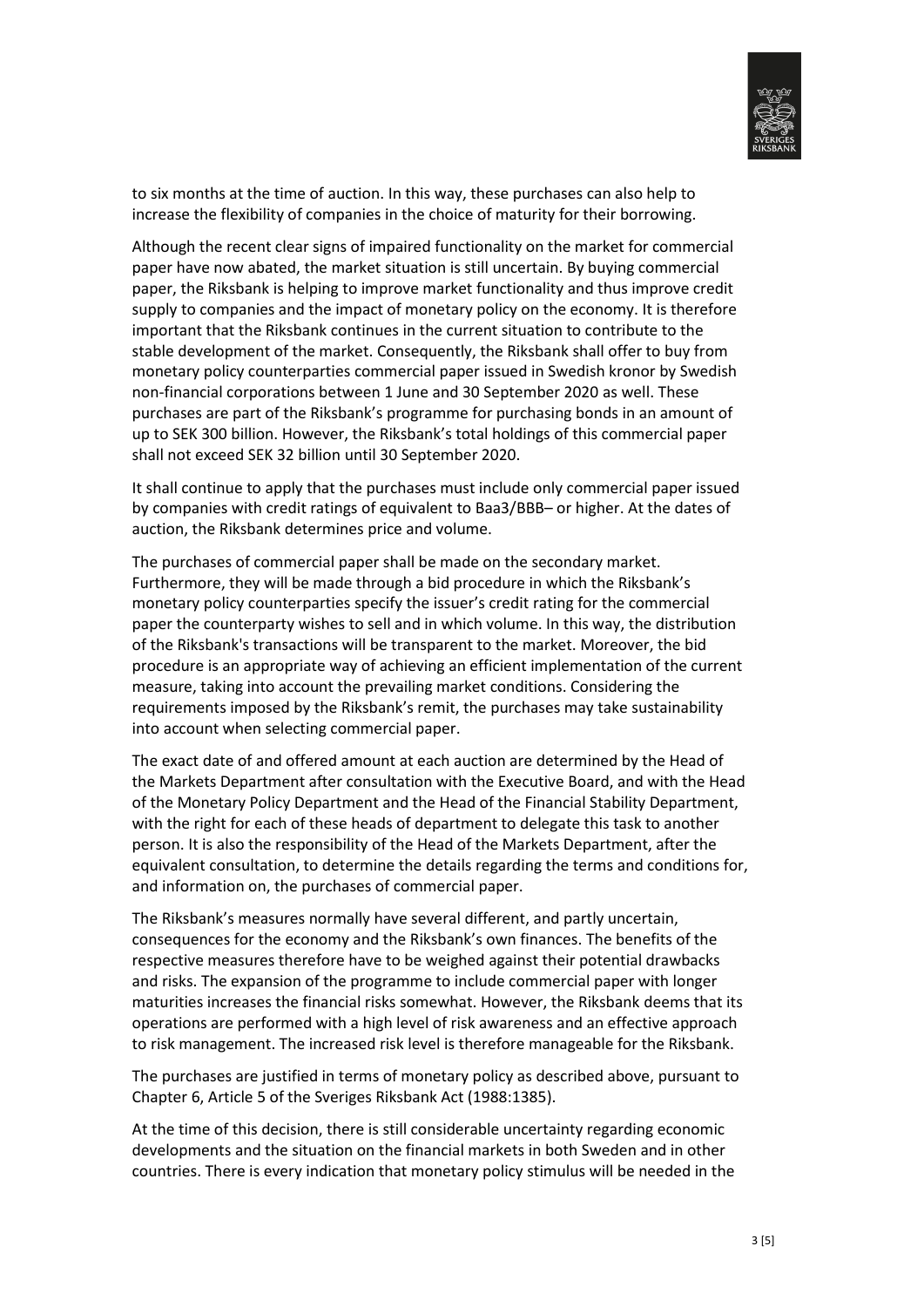

form of low interest rates and a large amount of liquidity for the foreseeable future. The combination of appropriate measures is constantly evaluated and will be adjusted to economic developments. The Riksbank is therefore prepared to take further measures and to provide the necessary liquidity, even between ordinary monetary policy meetings.

This decision replaces the relevant parts of the Executive Board's decision regarding continued purchases of commercial paper dated 3 April 2020.